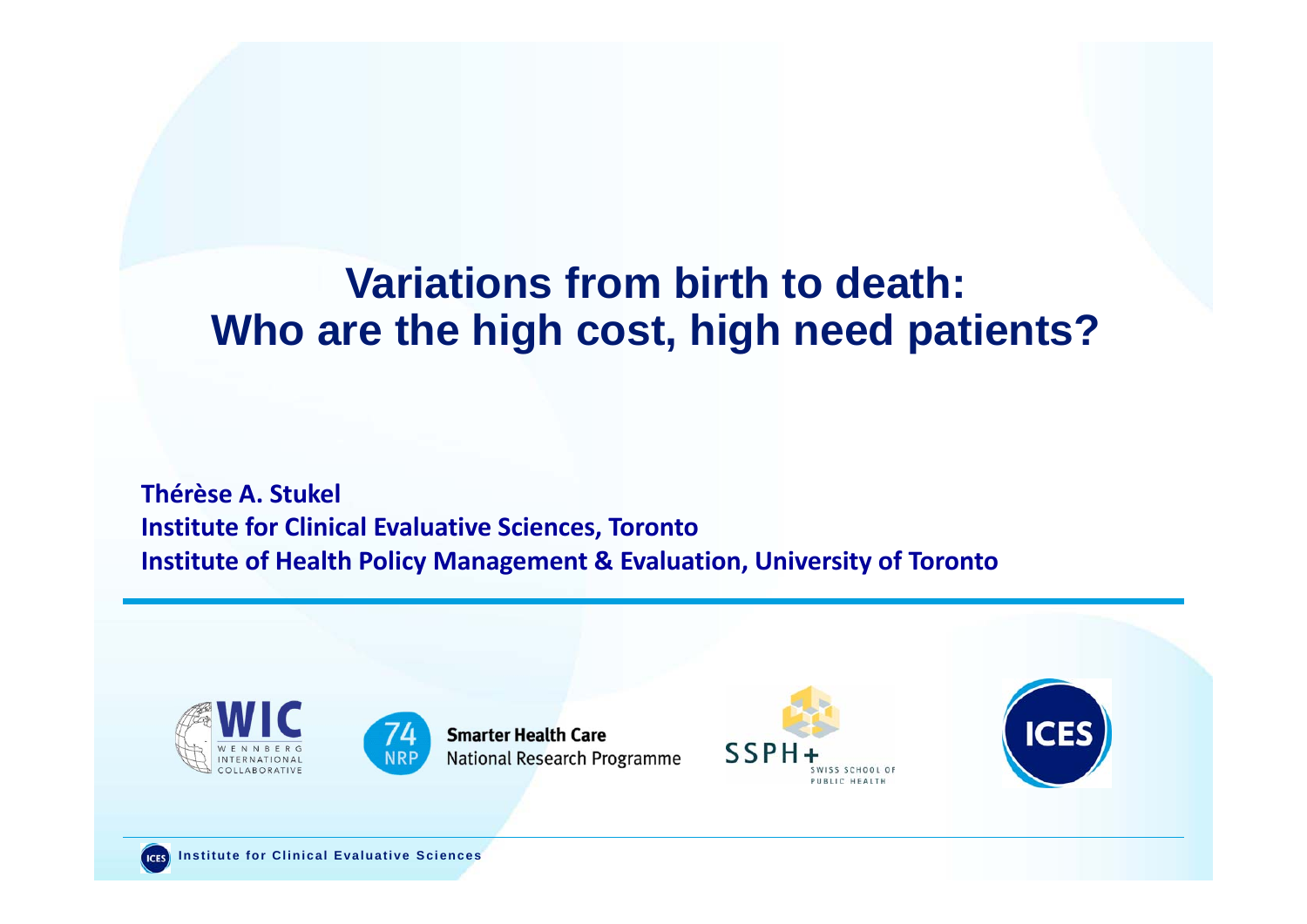

Wennberg International Collaborative (WIC) has garnered international interest in Medical Practice Variations (MPV) MPV exist everywhere regardless of health care system MPV is <sup>a</sup> problem of health system performance MPV pierced the veil of rationality in medical practice Generational change in how physician bodies perceive themselves Opponents of MPV research outspoken in their criticism: financial self-interest; physician autonomy; public faith in modern medicine; political issues re distribution of health care resources

Outcomes research, communication: solutions to raising awareness of & understanding remedies for unwarranted variation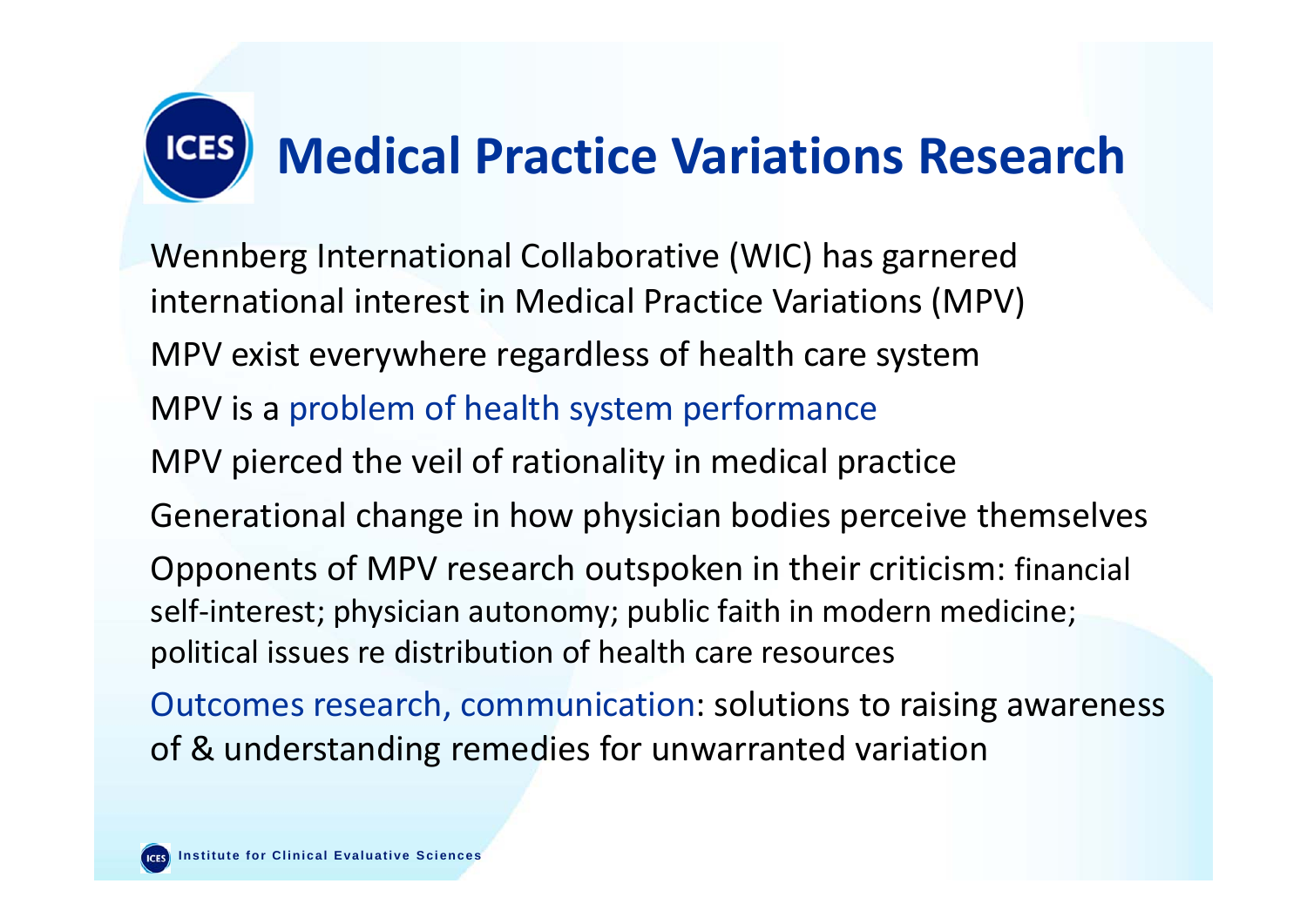

### **Unwarranted Variations: Why should we care?**

Unwarranted variation is variation that cannot be explained by population illness or patient preferences

Measurement of unwarranted variation in health care:

- ‐Reflects differences in health system performance
- ‐Identifies differences in quality, efficiency, equity
- ‐Helps identify causes of high & low performance
- ‐Represents opportunities for improvement
- -Helps identify benchmarks in quality & efficiency
- ‐Tracks effects of policy change & clinical improvement efforts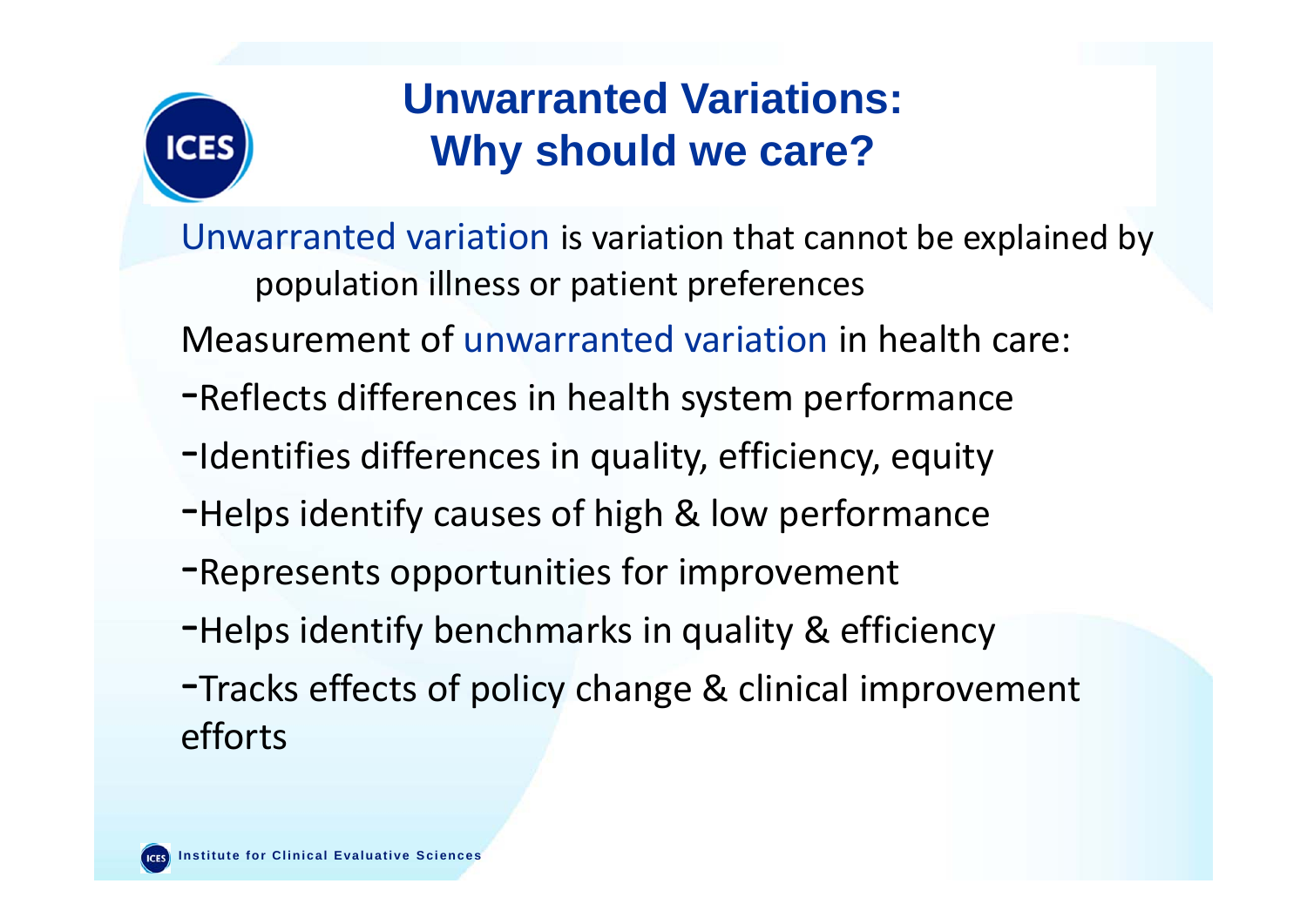

# **Causes, Consequences, Remedies of Variation**

| <b>Category of</b><br><b>Variation</b>                                                                                                                                                                       | <b>Cause</b>                                                                                     | <b>Consequence</b>                                            | <b>Remedy</b>                                               |
|--------------------------------------------------------------------------------------------------------------------------------------------------------------------------------------------------------------|--------------------------------------------------------------------------------------------------|---------------------------------------------------------------|-------------------------------------------------------------|
| Evidence-based<br>(health care services<br>supported by well-articulated<br>medical theory and strong<br>evidence for efficacy)                                                                              | <b>Clinician decisions</b><br>are not consistent<br>with medical<br>science                      | Lower probability of<br>good outcomes                         | Clinical microsystem<br><i>improvements</i>                 |
| Preference sensitive<br><b>Care</b> (more than one valid<br>treatment strategy available,<br>each with different risks &<br>benefits; the choice of<br>treatment involves trade-offs)                        | Provider- vs.<br>patient-driven<br>decision making                                               | Patient does not<br>receive preferred<br>treatment            | <b>Shared decision</b><br>making, clinical<br>decision aids |
| Supply sensitive<br><b>Care</b> (services where the<br>local supply of health care<br>resource has a major influence<br>on utilization rates in the<br>absence of evidence for these<br>additional services) | Health system<br>resources are<br>idiosyncratically<br>located and poorly<br>related to outcomes | Higher resource use<br>with marginal or no<br>patient benefit | Wiser capital<br>investments in<br>health care<br>resources |

**Institute for Clinical Evaluative Sciences Institute for Clinical Evaluative Sciences** Wennberg, Fisher, Skinner Health Affairs, 2002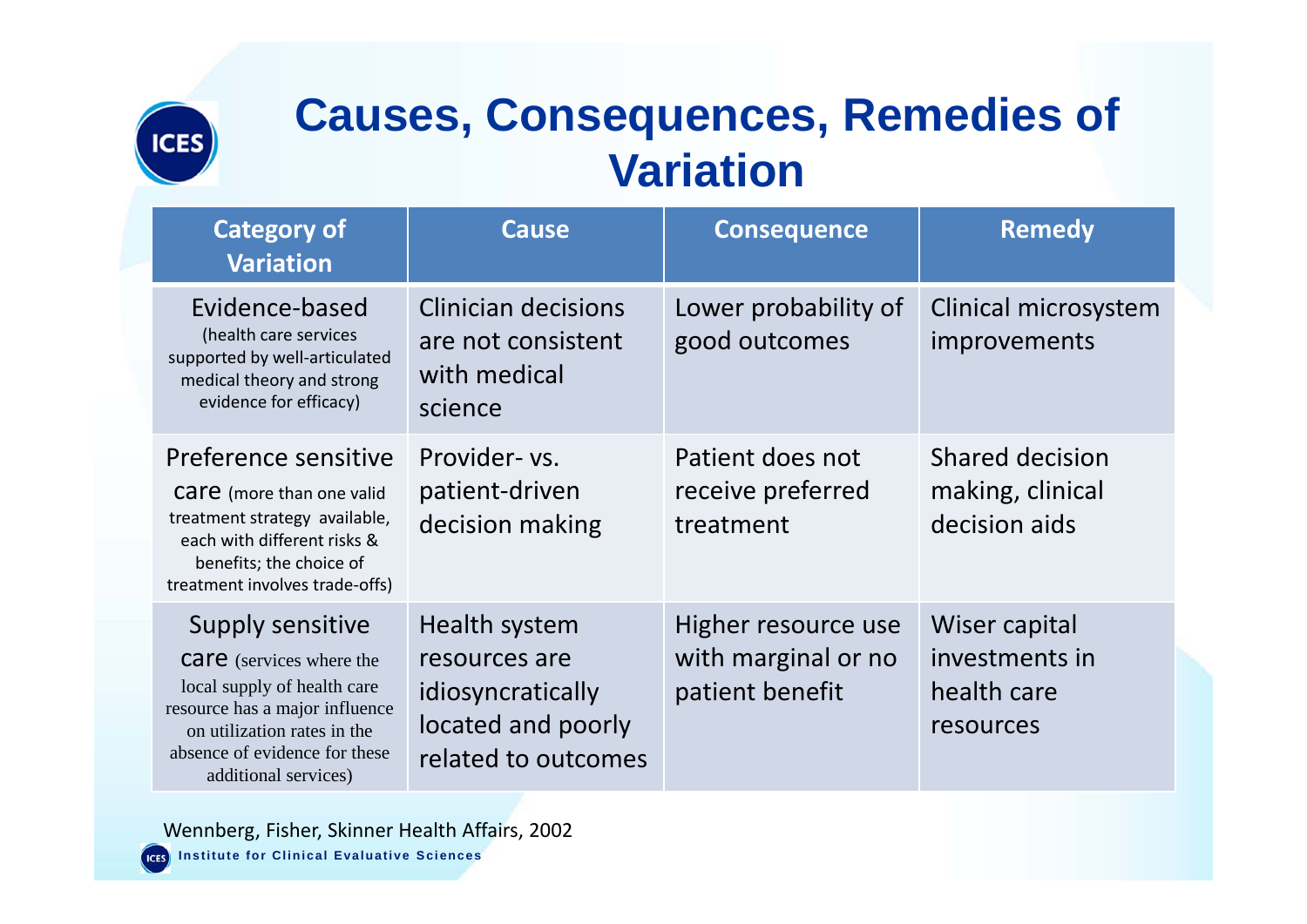#### **Newborns: % with Follow-Up Visit Post-Discharge**



Stukel TA et al. Variations in Quality Indicators Across Ontario Physician Networks.

https://www.ices.on.ca/Publications/Atlases‐and‐Reports/2016/Variations‐in‐Quality‐Indicators‐Across‐Ontario‐Physician‐Networks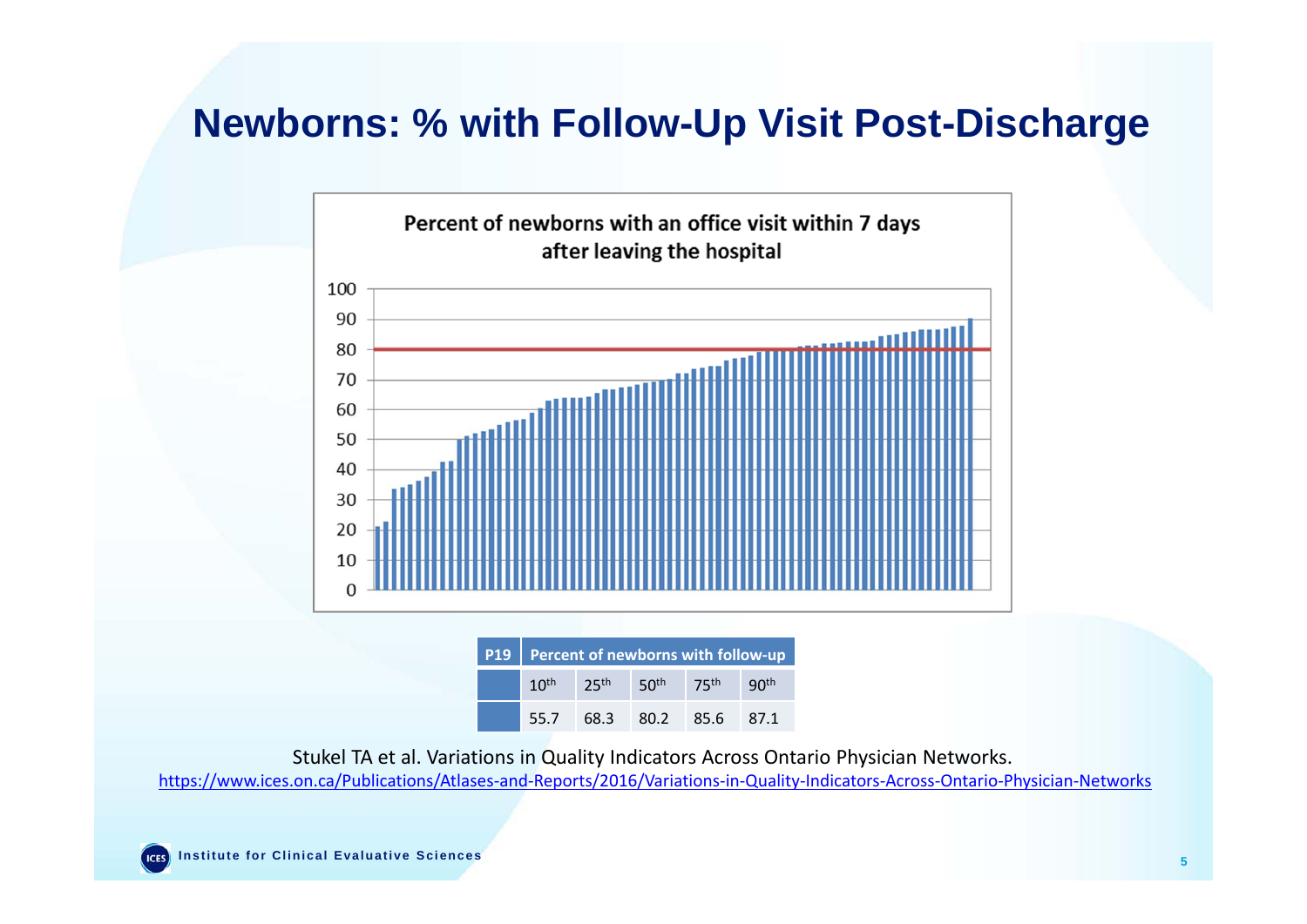### **Frail elderly in LTC: % Prescribed Antipsychotics**



| <b>P15</b>              | Percent with prescription for |                  |                  |                  |                  |  |
|-------------------------|-------------------------------|------------------|------------------|------------------|------------------|--|
|                         | antipsychotics                |                  |                  |                  |                  |  |
|                         | 10 <sup>th</sup>              | 25 <sup>th</sup> | 50 <sup>th</sup> | 75 <sup>th</sup> | 90 <sup>th</sup> |  |
| <b>With dementia</b>    | 30.2                          | 33.5 37.6 41.7   |                  |                  | 44.6             |  |
| <b>Without dementia</b> | 7.3                           | 8.8              | 11.9             | 14.8             | 18.8             |  |

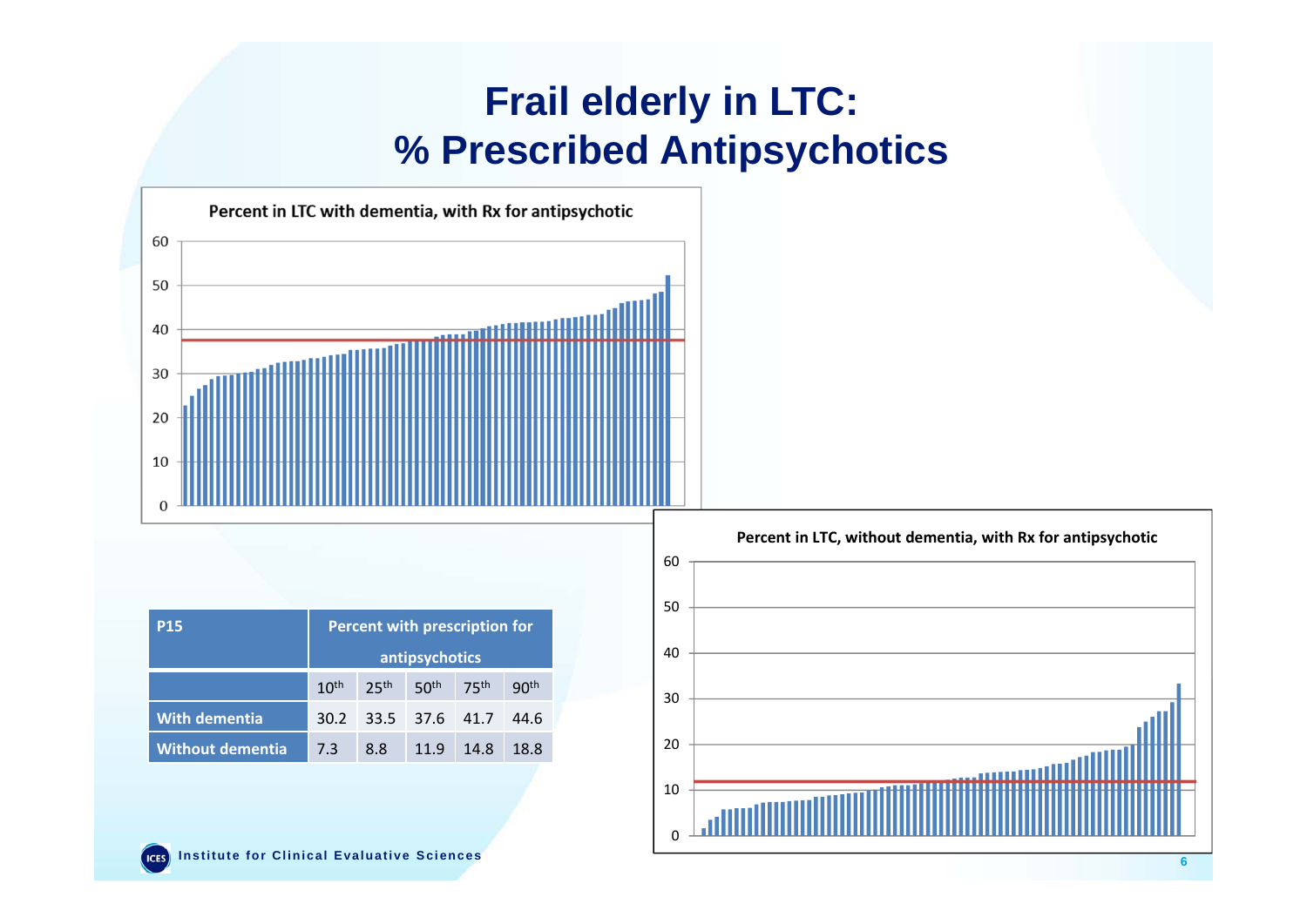#### **End of Life (EOL) Cancer Patients: ICU, ED, Chemotherapy in Last 2 Weeks of Life**



**7**

**Institute for Clinical Evaluative Sciences Institute for Clinical Evaluative Sciences**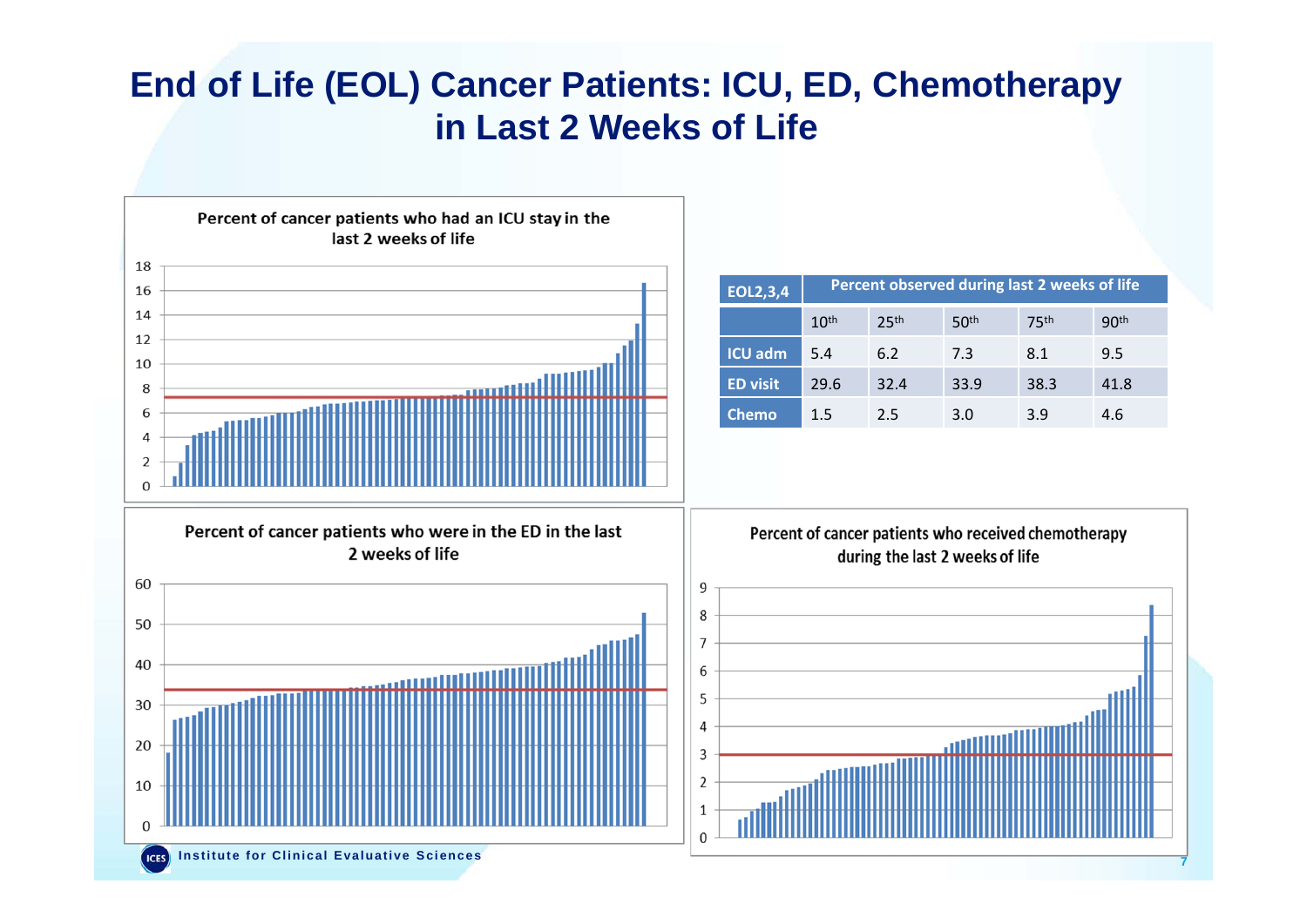## **High need vs high cost users**

#### **Targeting high-cost groups for intervention is problematic:**

- $\bullet$  misses the opportunity to manage patients before their conditions have exacerbated
- •only 40% are persistently high cost in the following year
- $\bullet$ it does not incentivize integrated care systems.

#### **High need patients**

- • **Complex chronic conditions** (diabetes, congestive heart failure (CHF), asthma, epilepsy, chronic obstructive pulmonary disease (COPD), stroke, coronary artery disease (CAD), cancer)
- $\bullet$  **Children with complex medical conditions** (neurological impairment and with technology dependence)
- • **Mental health disorders** (schizophrenia, bipolar disorder, depression, anxiety states, substance abuse, personality disorders, dual diagnosis)
- • **Frail elderly** (dementia, Alzheimer's, chronic dialysis, those in long-term care, rehabilitation, chronic care facilities)
- • **Multiple chronic conditions** (≥3 chronic conditions or severe mental illness with ≥1 chronic condition)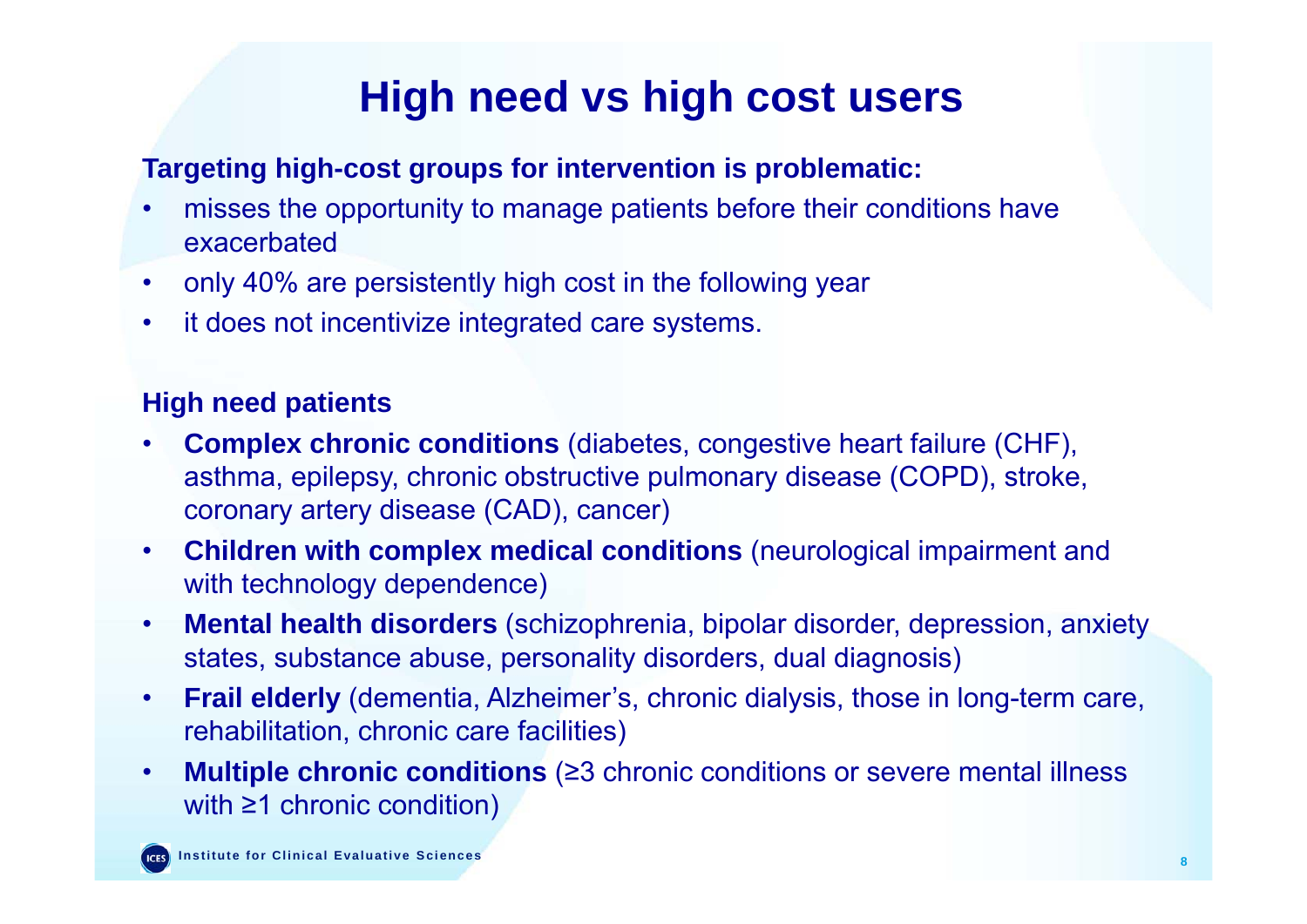#### **Distribution of total Ontario health care expenditures, by percentile of the population and age group**